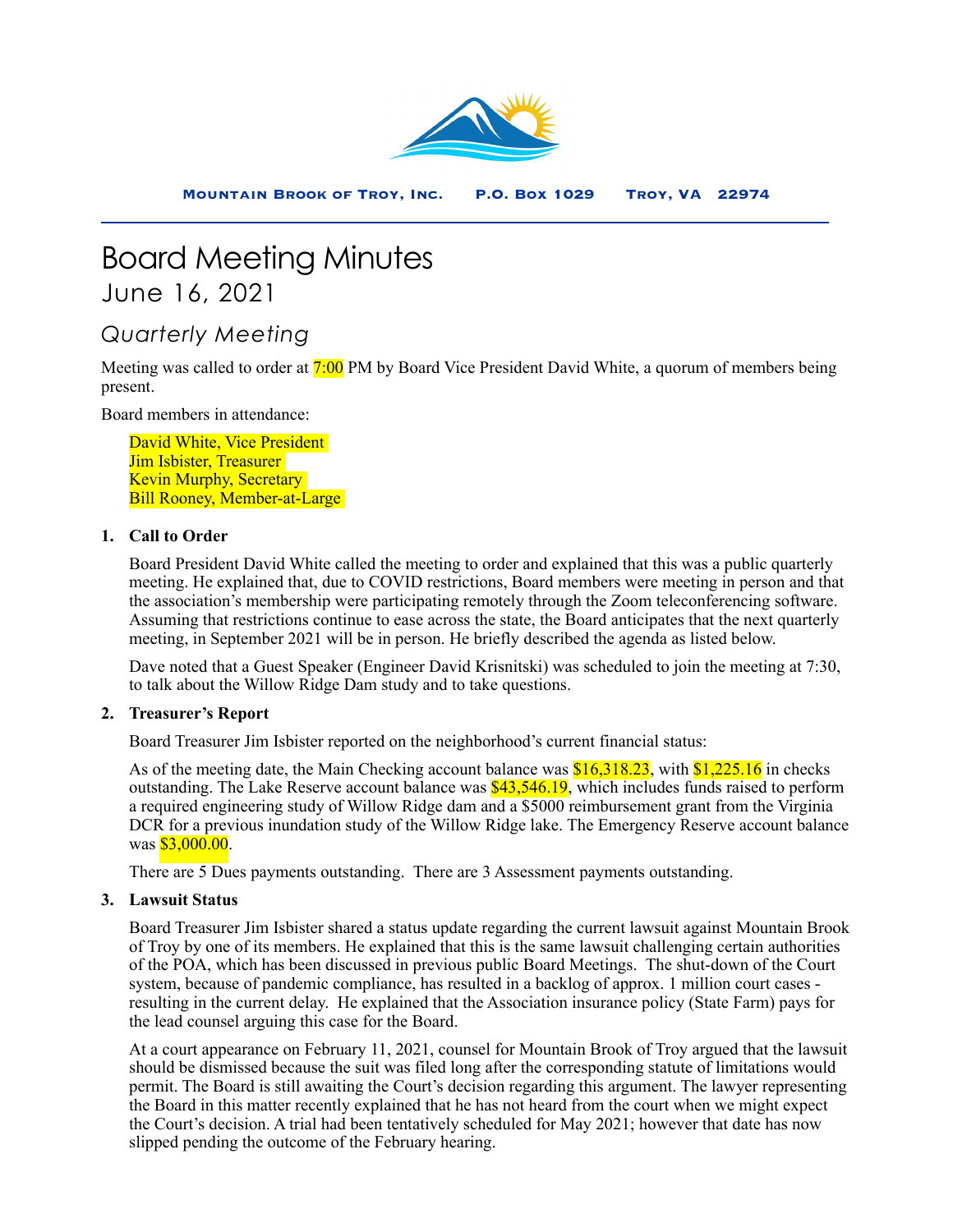#### **4. Engineering Study Status**

Board Vice President David White explained that sufficient funds were on hand to perform an engineering study of Willow Ridge dam as required by the Virginia DCR. A contract to perform this study was signed with the engineering firm of Froelink and Robertson. This study has not yet been completed. They will also address the necessary 6 year compliance requirement for the Landover Dam.

David Krisnitski joined the meeting early and was given the floor:

Preliminary examination indicated that an upgrade to the emergency spillway would be necessary. The top level of the dam may need to be raised. The original spillway pipe was not properly filled and the new spillway pipe is causing some erosion of the drain field below the lake. There is some seepage through the dam (normal) causing an algae buildup. This could be solved by installing a Toe Drain.

The ideal solution to correcting the auxiliary spillway would be to create a concrete pad, but this is an expensive option. Redirecting stone barriers could open up the flow channel.

The study should be complete by the end of July. The potential construction calendar would be approx. two months. A larger, more established contractor would complete the project faster, but be more expensive. A smaller contractor would be cheaper, but slower.

Compliance for the Landover Dam requires renewal of the DCR Permit. All paperwork must be filed on the State's DSIS online database.

#### **5. Website Status Update**

Board Member-at-Large Bill Rooney gave an update on the redesigned website for the neighborhood. The website is ready for implementation, but there are problems with the sponsoring Host service. A virus contamination is creating a denial of service for posting any information. Until this problem is solved the website cannot be launched.

#### **6. Upcoming Board Elections**

Board Vice President David White reminded meeting attendees that elections for the next Board term would take place this summer, with new Board members taking office at the next Quarterly Meeting in September. Association members will be receiving more information by mail in the coming weeks about how to volunteer and important due dates.

Please consider volunteering to serve your community by running for office!

#### **7. Covenant Compliance & New Construction**

Board Secretary Kevin Murphy briefly noted that the covenants require that any new construction - for additions, auxiliary structures, sheds and major landscape features - be submitted to the Board for approval prior to construction being initiated. The requirements are generally quite minimal - simply asking that the location be noted on a plat or site map, and that any new construction be compatible to residential design standards.

#### **8. Activities Committee Update**

The floor was offered to members of the Mountain Brook Activities Committee to give an update regarding plans for the coming year.

Committee Chair John Bates noted that 10 members of the committee had met in the prior week to discuss the potential for activities now that the pandemic compliance regulations had been lifted. A Community Picnic is planned for late September/early October - on a Sunday, with a band potentially available. A Children's Fishing Morning is planned for the Saturday before the picnic. Suggestion was also made for community feedback on a potential Movie Night and a Holiday Event toward the end of the year.

Board Vice President David White noted that he had been pursuing the creation of a Beautification Committee with two members of the community. Treasurer Jim Isbister suggested that a budget allocation of \$830.00 could be directed to aid this effort. It was suggested as to whether the community